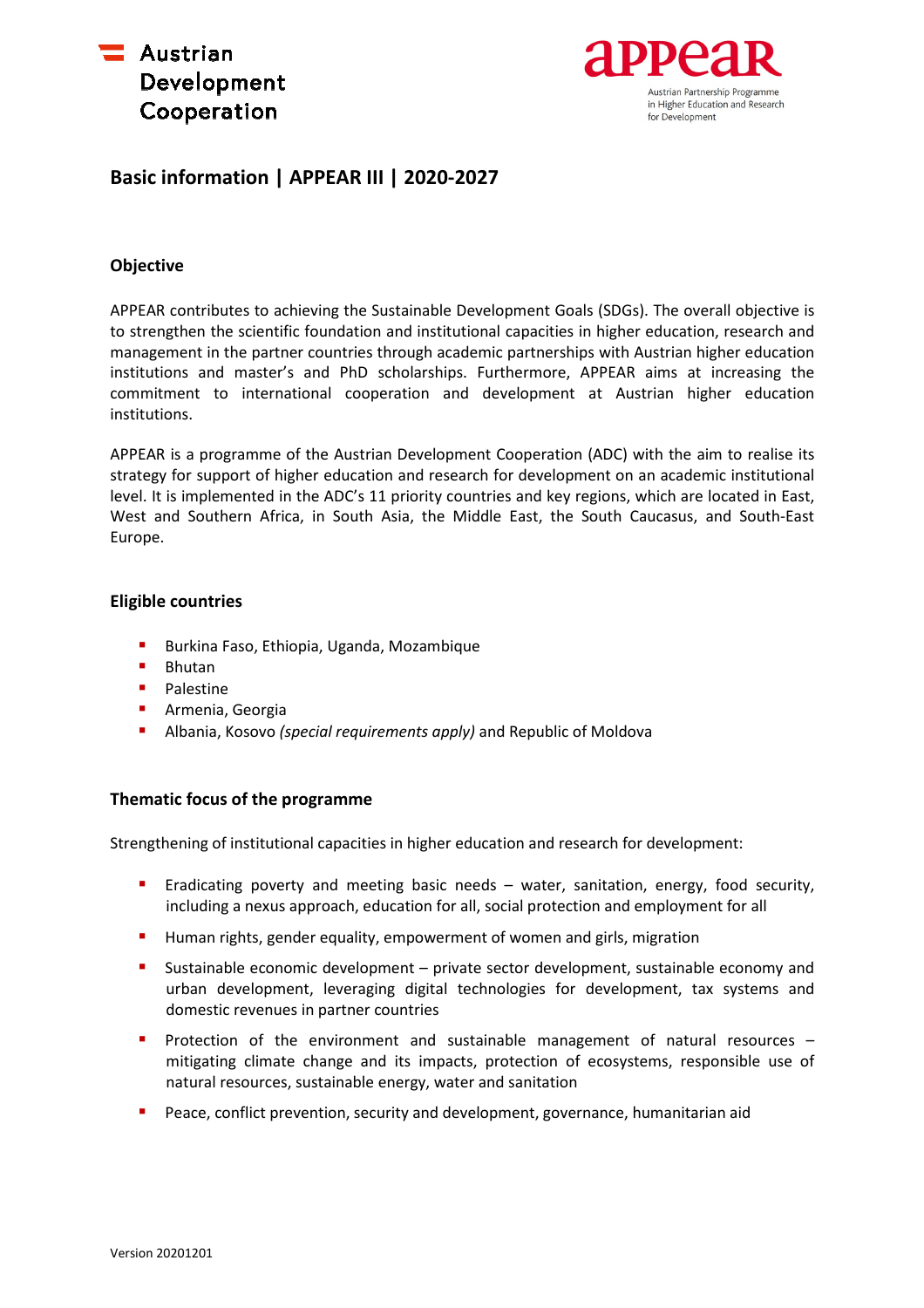

## **Instruments**

| Instrument                                          | <b>Duration</b>                    | <b>Funding amount</b>                                                         |  |  |
|-----------------------------------------------------|------------------------------------|-------------------------------------------------------------------------------|--|--|
| <b>Preparatory Funding</b>                          | up to 4 months                     | up to 15,000 euros                                                            |  |  |
| Academic Partnership                                | up to 4 years<br>depending on call |                                                                               |  |  |
| Advanced Academic<br>Partnership                    | up to 3 years<br>depending on call | Partnerships of 2 institutions:<br>50,000 - 90,000 euros per year             |  |  |
| <b>Extended Impact</b><br>Institutional Partnership | up to 2 years<br>depending on call | Partnerships of<br>more than 2 institutions:<br>50,000-130,000 euros per year |  |  |
| <b>Extended Impact External</b><br>Partnership      | up to 3 years<br>depending on call |                                                                               |  |  |

### **Preparatory Funding**

This instrument aims at enabling new academic partnerships between Austrian higher education institutions and higher education and research institutions in the partner countries. The aim of these small-scale projects is to elaborate a joint project proposal for an APPEAR Academic Partnership.

### **Academic Partnership**

This instrument finances deepened and sustainable academic cooperation in higher education, research and management.

### **Advanced Academic Partnership**

This instrument is available to consortia which have successfully completed an APPEAR Academic Partnership project. It finances continued academic cooperation that builds on the results of the completed project and develops new innovative designs for cooperation in higher education and research for development.

### **Extended Impact Partnership**

This instrument is available to consortia which have successfully completed an APPEAR Academic Partnership project or an APPEAR Advanced Academic Partnership project. The aim of the instrument is to enhance the impact of the completed project(s) by focusing on the application and uptake of the achieved results. Consortia of academic institutions can invite non-academic institutions to join, if required, for enhancing impact. Depending on the focus of the Extended Impact Partnership it can be differentiated further into:

- **- Extended Impact Institutional Partnership:** aims at improving organizational and infrastructural systems and processes in research, teaching and management of the involved partner institutions, strengthens research uptake within the institutions and fosters regional cooperation of academic institutions in institutional capacity building.
- **- Extended Impact External Partnership:** aims at discussing and applying research results with stakeholders (communities, civil society, policy makers) in order to put research into use (evidence for policy and practice) contributes to achieving the SDGs in practice.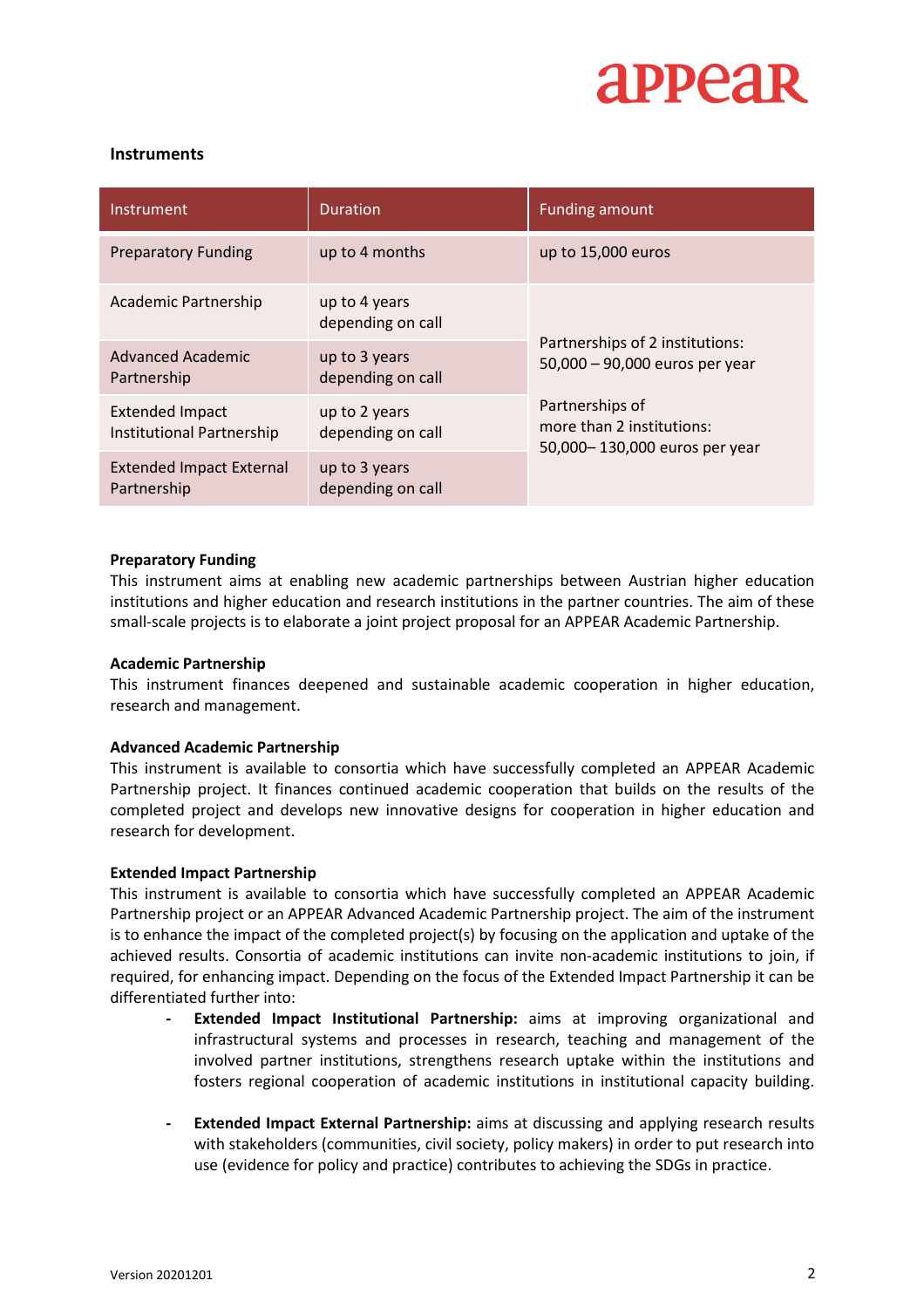

All instruments contribute to the overall objective of APPEAR by strengthening the scientific foundation and institutional capacities in higher education, research and management in the partner countries and by increasing the commitment to international cooperation and development at Austrian higher education institutions. The projects financed within these instruments focus on one or more of the APPEAR thematic areas and contribute to achieving the SDGs.

## **Guiding principles for project design and implementation**

- Participatory approach
- A concept of culturally open-minded knowledge
- **Practically and empirically oriented approach**
- **Gender sensitivity**
- Bottom-up and demand driven approach
- **Leave no one behind**
- **•** Open access open data

## **Added values – elements which are considered in the project selection process**

- **Alignment with the priorities of the ADC country strategies, use of synergies with ongoing** ADC-funded projects
- **Inclusion of persons with disabilities in alignment with the APPEAR diversity strategy**
- **E** Strengthening of regional networks and South-South cooperation
- Advancement of young and particularly female researchers
- **Practically oriented activities that enhance the application of results, research-into-use and** research uptake
- **Project responsibility by an institution in the partner country**

### **Eligible institutions**

### **Austrian institutions:**

 Only higher education institutions are eligible to participate. They can submit and coordinate the project.

### **Institutions in partner countries:**

- **Higher education institutions and research institutions are the main target group. They can** submit and coordinate the project.
- Other institutions, such as research and teaching institutions, NGOs, think tanks, civil society organisations, are eligible to participate as additional partners. Private sector entities can be included but are not eligible to receive funding. Other institutions cannot submit/coordinate a project.

A project must consist of at least one Austrian higher education institution and a higher education or research institution in a partner country. Either of them can assume the role of the coordinator.

Other institutions in partner countries can only be additional partners in a consortium that consists of at least one higher education institution in Austria, and one higher education or research institution in a partner country.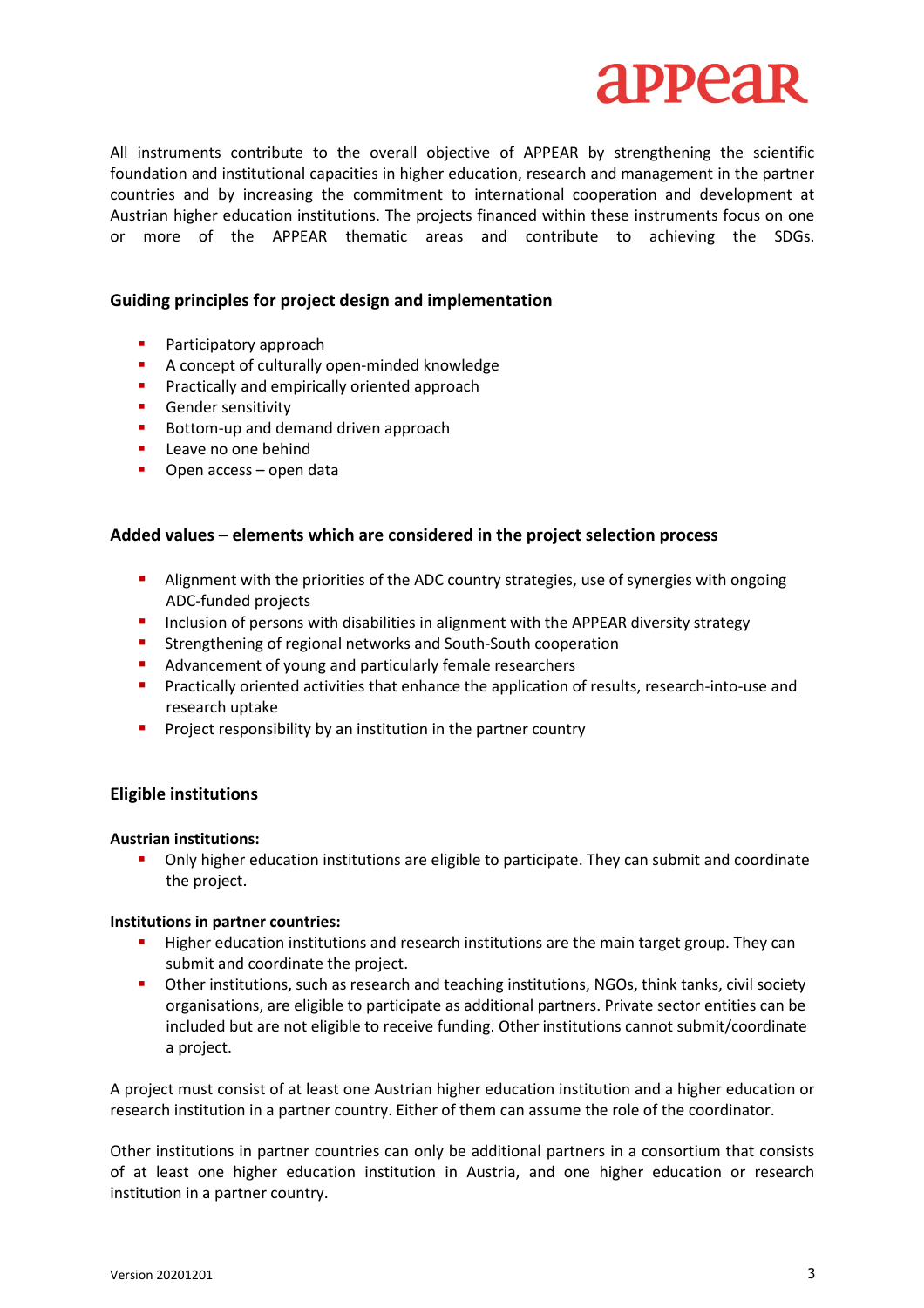

#### **Associate partner institutions:**

**They are located outside Austria and the 11 partner countries, but in a country listed in the** OECD DAC list of ODA recipients. They comprise higher education institutions, research institutions, research and teaching institutions, NGOs, think tanks, or civil society organisations. The associate partner institution must be located on the same continent as the partner institution of the core consortium. Associate partner institutions can receive funding. However, the sum of all associate partner institutions must not exceed 30% of the overall budget. Private sector entities can be included but are not eligible to receive funding.

#### **EU institutions:**

Higher education institutions from EU member states can be included in a project but are not eligible to receive funding.

### **Albania and Kosovo**

For cooperation projects with Albania and Kosovo, special requirements apply. While all the instruments are available to partnerships with institutions in Kosovo and Albania, only development research projects are eligible for funding. Projects with a focus on higher education or the strengthening of management capacities is not eligible. Furthermore, projects must be aligned with the priorities of the ADC in Albania and Kosovo. The consortia must elaborate on why the project fits best into APPEAR and cannot be funded by other programmes (e.g. EU).

| Instrument                              | <b>Staff costs</b>        | <b>Travel and</b><br>subsistence | Equipment<br>and<br>material | <b>Disseminati</b><br><b>on</b> | Other costs               | Overhea<br>d |
|-----------------------------------------|---------------------------|----------------------------------|------------------------------|---------------------------------|---------------------------|--------------|
| <b>Preparatory Funding</b>              | $\boldsymbol{\mathsf{X}}$ | $\boldsymbol{\mathsf{X}}$        |                              |                                 | $\boldsymbol{\mathsf{x}}$ | max. 2%      |
| Academic Partnership                    | X                         | X                                | X                            | $\boldsymbol{\mathsf{x}}$       | $\boldsymbol{\mathsf{x}}$ | max.<br>10%  |
| <b>Advanced Academic</b><br>Partnership | $\mathsf{x}$              | $\boldsymbol{\mathsf{x}}$        | $\mathsf{x}$                 | $\mathsf{x}$                    | $\boldsymbol{\mathsf{x}}$ | max.<br>10%  |
| <b>Extended Impact</b><br>Partnership   | X                         | $\boldsymbol{\mathsf{x}}$        | X                            | $\boldsymbol{\mathsf{x}}$       | $\boldsymbol{\mathsf{x}}$ | max.<br>10%  |

#### **Financed costs**